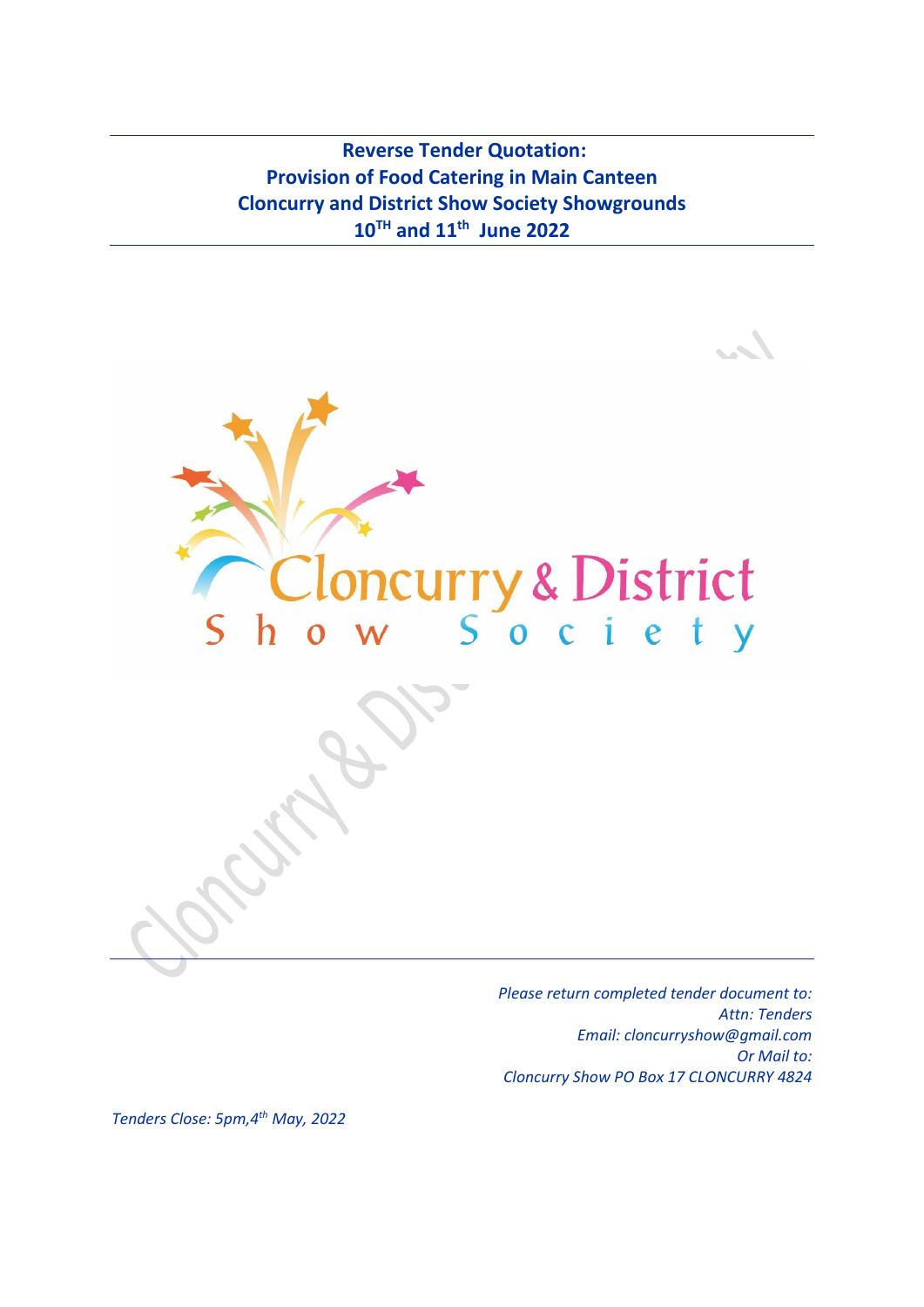# *Cloncurry & District Show Society Inc Application for Tender – Provision of Food Service in Main Canteen Cloncurry and District Show Society Showgrounds Cloncurry Show 2022*

| <b>Name/ Organisation:</b>      |  |
|---------------------------------|--|
|                                 |  |
| Email:                          |  |
|                                 |  |
| 1st Contact Person:             |  |
|                                 |  |
| <b>Contact Number:</b>          |  |
|                                 |  |
| 2 <sup>nd</sup> Contact Person: |  |
|                                 |  |

# **Contact Number:**

**Reverse Tender: Provision for Food Catering in Main Canteen Cloncurry and District Society Showgrounds**

## **Proposed Contract Amount \$.................**

I/We have read the description of the tender as described in the tender information & submit the above amount to complete the duties as described.

I/We acknowledge that we have the appropriate insurance to indemnify the Cloncurry & District Show Society Inc.

I/We agree to abide by all Occupational Workplace Health & Safety standards.

Please note: This tender document is a contract between the persons/organisation named above and the Cloncurry & District Show.

If your tender is successful, this document serves as an obligation to fulfil the contract.

Please notify the Cloncurry & District Show Society immediately if you are unable to fulfil your obligation.

Name:\_\_\_\_\_\_\_\_\_\_\_\_\_\_\_\_\_\_\_\_\_\_\_\_\_ Position in Organisation: \_\_\_\_\_\_\_\_\_\_\_\_\_\_\_\_\_\_\_\_\_\_\_

| Signature: |  |  |
|------------|--|--|
|            |  |  |

| ₩.<br>латг |  |  |  |
|------------|--|--|--|
|------------|--|--|--|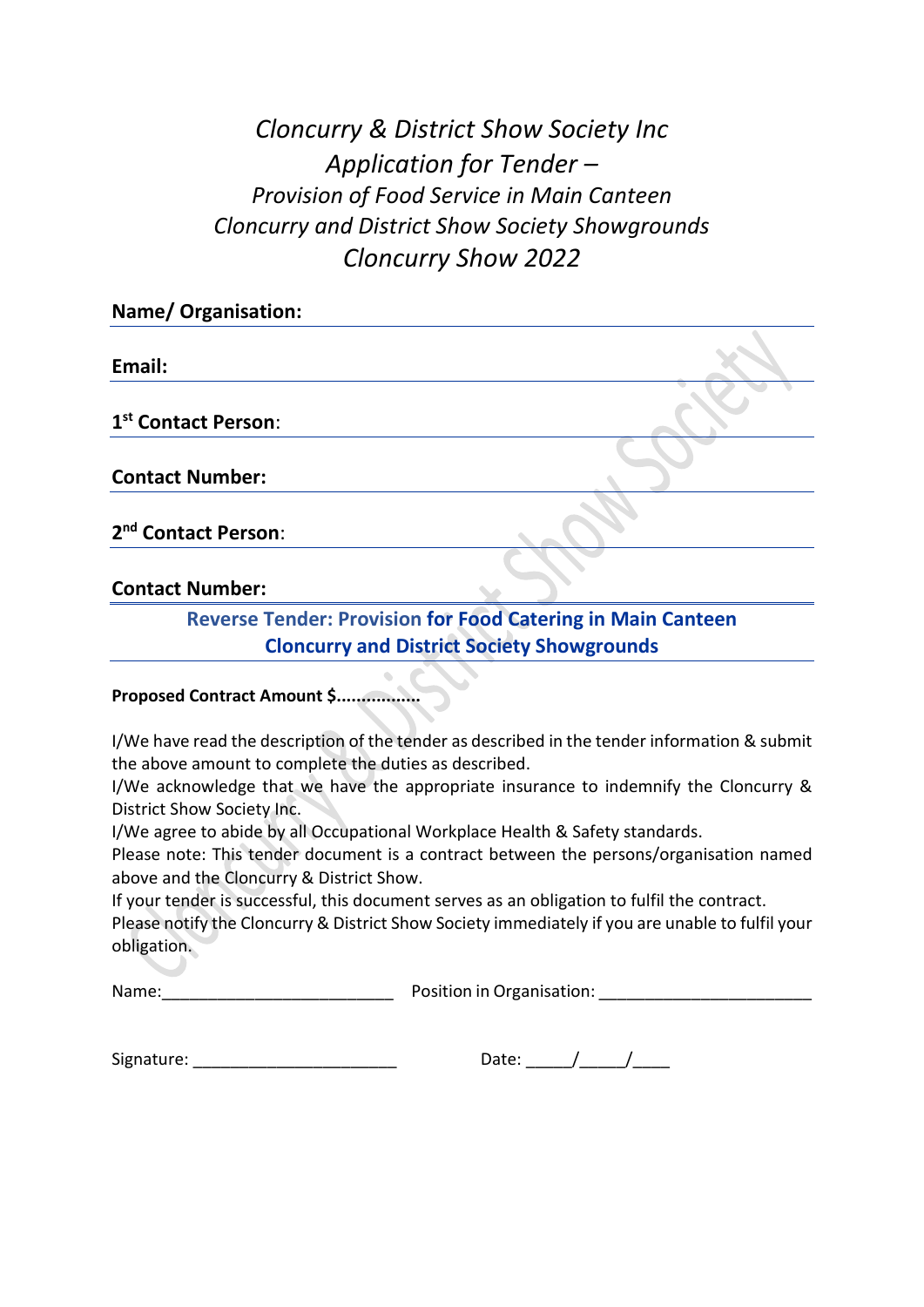# REVERSE TENDER: Food Service

#### **General Conditions:**

- There should be a person able to be always contacted in case of emergencies.
- This tender is for the provision of food service at the Cloncurry & District Show Canteen only.
- 4 x security passes will be given to move within the show grounds for the purpose of toilet breaks and office visits. For those volunteers who are only attending to work for their chosen community group, arrangements will be made for their entry to show grounds via security.
- No volunteer passes will be given for free show entry as this is a paid tender.
- The Community Organisation Shirt is required and closed in shoes are compulsory.
- Workplace health and safety regulations must be always followed.
- As this is a reverse tender all supplies and resources are the tender's responsibility, all profits made from this tender will be retained by the successful applicant.

### **CANTEEN REQUIREMENTS:**

- 1. Tender is for the provision of Canteen food service at the Cloncurry Showgrounds main canteen on the 10<sup>th</sup> and 11<sup>th</sup> of June 2022.
- 2. A full menu list will be provided by the Cloncurry & District Show Society to the tenderer on Monday the 6<sup>th of</sup> June.
- 3. All food supplies, kitchen supplies and packaging supplies are the tender's responsibility.
- 4. The tenderer is responsible for the cleaning of the canteen during service and the end of each day of trade.
- 5. Clubs/Organisations must provide with their tender documents, a **certificate of currency** of liability insurance, to be eligible for consideration of the tender.
- 6. The show society provides meal vouchers to selected service providers during the show, the canteen is one of two of these food areas that a meal voucher is redeemable to use at. One meal voucher equals \$15. Please keep all meal vouchers and mark as used when redeemed.
- 7. The committee reserve the right to all or some of this tender.